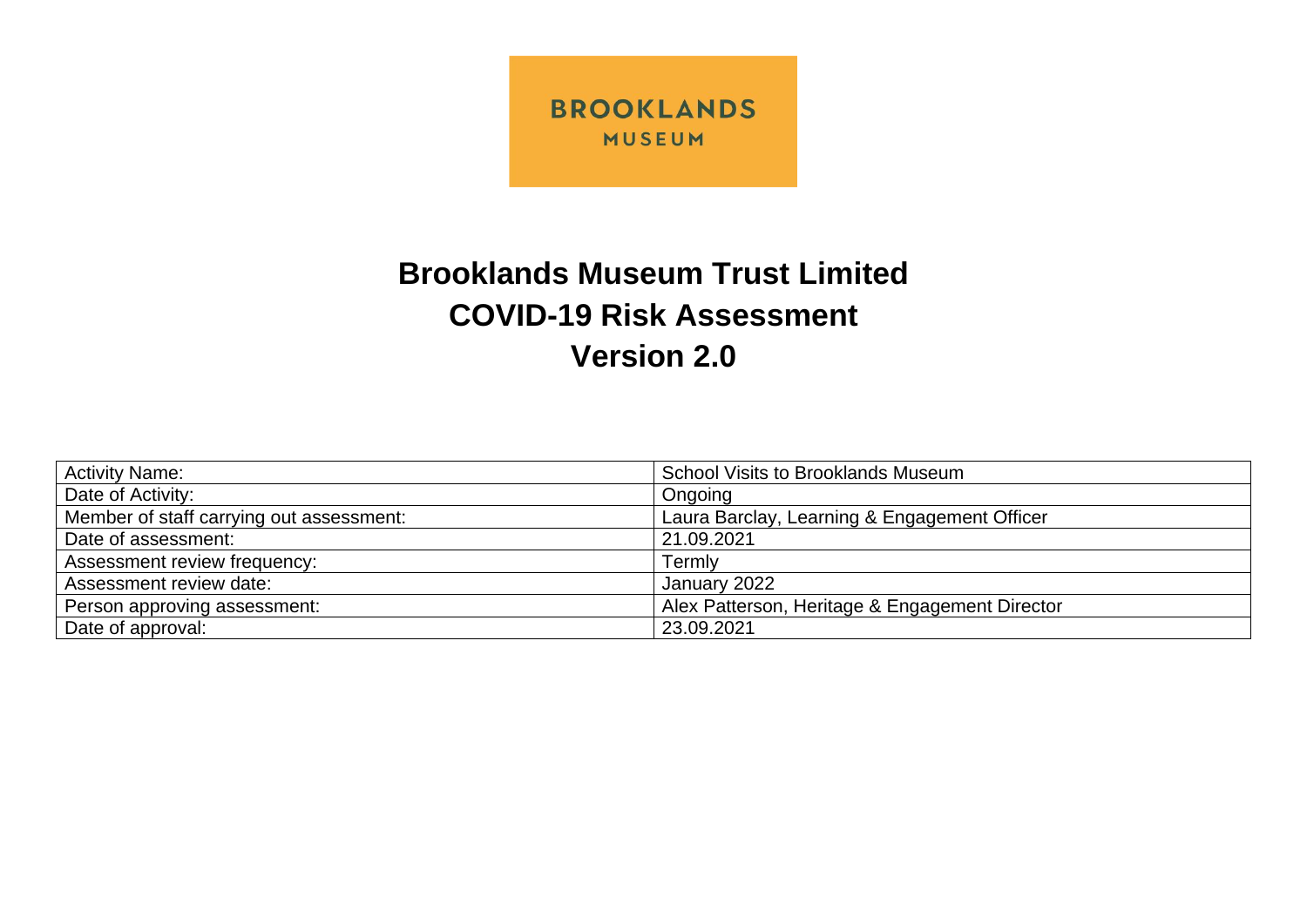## General COVID-19 Health & Safety Measures



Feeling unwell Please stay home if you or anyone in your group is feeling unwell.



**Hygiene** Hand sanitiser provided throughout the Museum. Enhanced cleaning of lunchrooms and toilets.



Practise Social Distancing One-way systems, floor markings and social distancing reminders

throughout the Museum.



Face Coverings Staff, volunteers, and visitors are encouraged to wear a face covering indoors.



Outdoor Spaces Outdoors will be utilised as much as possible during guided tours and activities.

A summary of key hazards is supplied in a pre-visit email to the visiting school by Brooklands Museum. Teachers are to read the information carefully and brief adult supervisors before their visit.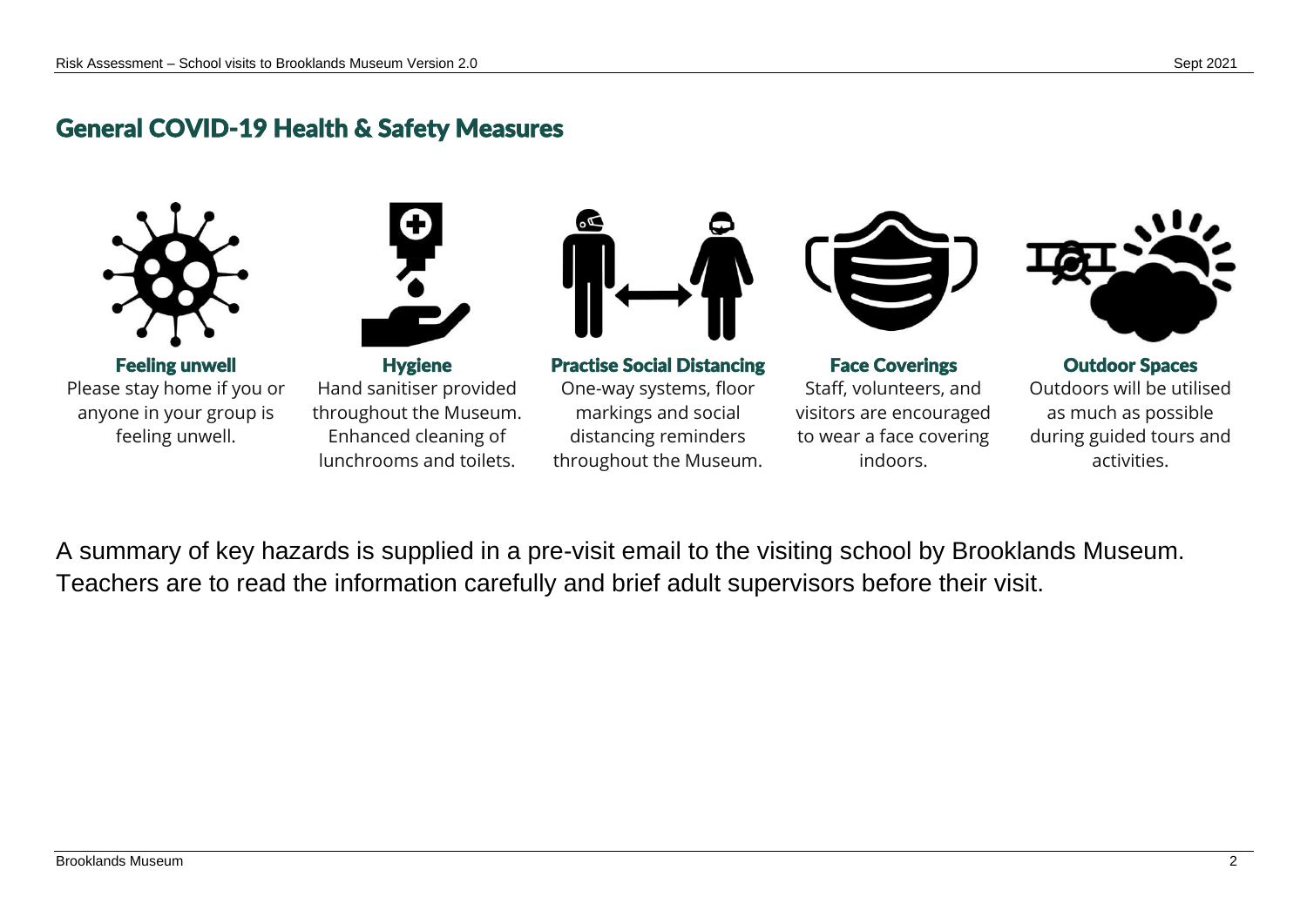| <b>Hazard identified</b>                                                    | <b>Affecting</b><br>who?                                                                                   | <b>Existing control measures</b>                                                                                                                                                                                                  | <b>Additional control</b><br>measures                                                                                                                                                                                                                                                                  | <b>Risk level</b> | Who will<br>implement<br>controls?                                                             |
|-----------------------------------------------------------------------------|------------------------------------------------------------------------------------------------------------|-----------------------------------------------------------------------------------------------------------------------------------------------------------------------------------------------------------------------------------|--------------------------------------------------------------------------------------------------------------------------------------------------------------------------------------------------------------------------------------------------------------------------------------------------------|-------------------|------------------------------------------------------------------------------------------------|
| Teacher, adult supervisors, and<br>children showing symptoms of<br>COVID-19 | Children<br><b>Teachers</b><br>Adult<br>supervisors<br><b>Brooklands</b><br>Museum staff<br>and volunteers | Schools must ensure that if a student,<br>member of staff or accompanying adult<br>are feeling unwell, have a high<br>temperature (over 38 degrees),<br>persistent cough or shortness of breath,<br>they do not visit the Museum. | Those showing<br>symptoms of COVID-19<br>will not be admitted on-<br>site. This is to maintain<br>the safety of our staff,<br>volunteers, and visitors.<br>Lateral flow testing kits<br>are made available to<br><b>Brooklands Museum</b><br>staff and Workshop<br>Facilitators, where<br>appropriate. | Low               | <b>Teachers</b><br>Adult<br>supervisors<br><b>Brooklands</b><br>Museum staff<br>and volunteers |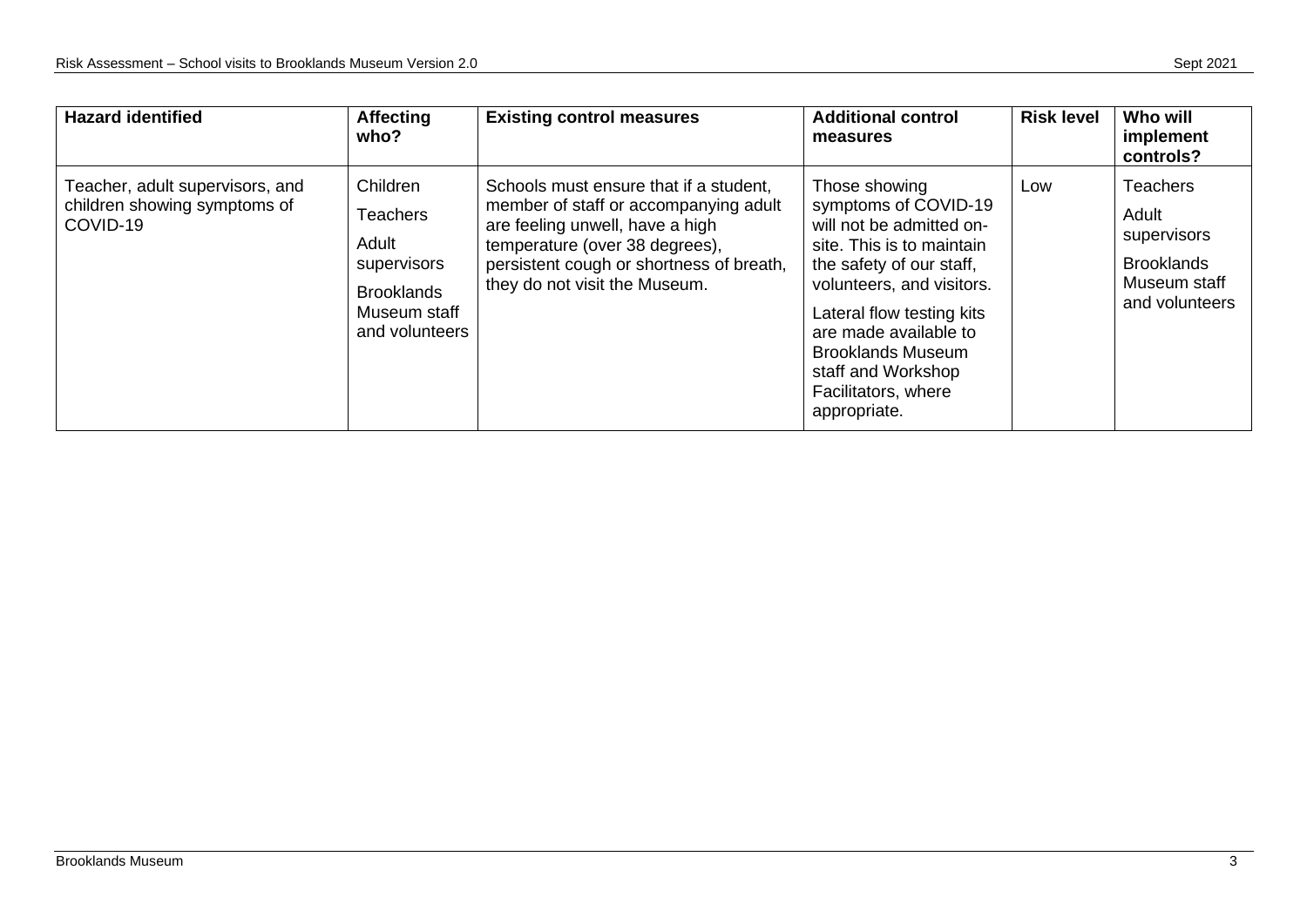| <b>Hazard identified</b>                                             | <b>Affecting</b><br>who?                                                                                   | <b>Existing control measures</b>                                                                                                                                                                                                                                                                                                                                                                                                                                                                                                                                                                                                                                                                                                                                                                                                                                                                                                                                                                        | <b>Additional control</b><br>measures                                                                                                                                                                     | <b>Risk</b><br>level | Who will<br>implement<br>controls?                                                             |
|----------------------------------------------------------------------|------------------------------------------------------------------------------------------------------------|---------------------------------------------------------------------------------------------------------------------------------------------------------------------------------------------------------------------------------------------------------------------------------------------------------------------------------------------------------------------------------------------------------------------------------------------------------------------------------------------------------------------------------------------------------------------------------------------------------------------------------------------------------------------------------------------------------------------------------------------------------------------------------------------------------------------------------------------------------------------------------------------------------------------------------------------------------------------------------------------------------|-----------------------------------------------------------------------------------------------------------------------------------------------------------------------------------------------------------|----------------------|------------------------------------------------------------------------------------------------|
| Use of shared spaces leading to<br>possible transmission of COVID-19 | Children<br><b>Teachers</b><br>Adult<br>supervisors<br><b>Brooklands</b><br>Museum staff<br>and volunteers | <b>Hygiene</b><br>Enhanced cleaning of high-contact areas<br>(such as railings, door handles) using<br>disinfectant wipes by Brooklands<br>Museum staff member or volunteer.<br>Where possible, doors will be left open<br>to reduce need to touch surfaces.<br>Lunchrooms and workshop rooms are<br>thoroughly cleaned post-visit and not<br>used again until the next group visit.<br>During term-time, lunchrooms and<br>workshop rooms are reserved for school<br>groups only.<br>Hand sanitiser bottles available in<br>lunchrooms for children and adult<br>supervisors to use.<br><b>Face Coverings</b><br>Use of face coverings for those aged<br>over 11 encouraged, particularly in<br>indoor areas (unless excempt).<br>Social distancing<br>Brooklands Museum staff, volunteers,<br>teachers and adult supervisors are to<br>encourage social distancing.<br><b>Ventilation</b><br>Wherever possible, windows and doors<br>will be left open to increase ventilation<br>and fresh air flow. | Visiting teachers and adult<br>supervisors are<br>responsible for keeping<br>children in their consistent<br>groups (or 'bubbles').<br>Continued monitoring to<br>identify if measures need<br>improving. | Medium               | <b>Teachers</b><br>Adult<br>supervisors<br><b>Brooklands</b><br>Museum staff<br>and volunteers |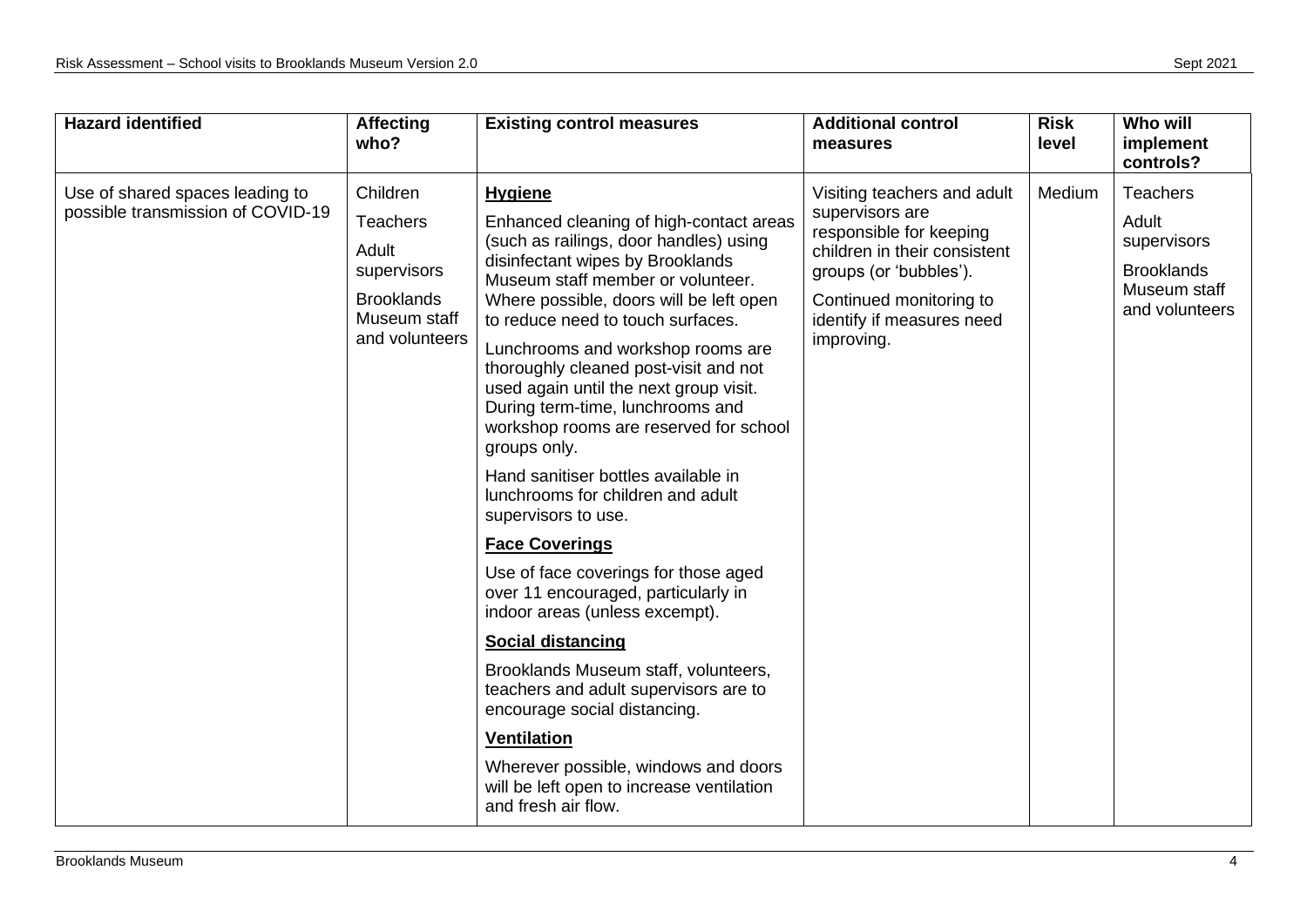| Ventilation fans and vents in operation in |  |  |
|--------------------------------------------|--|--|
| upstairs Activity Rooms 3 and 4.           |  |  |
|                                            |  |  |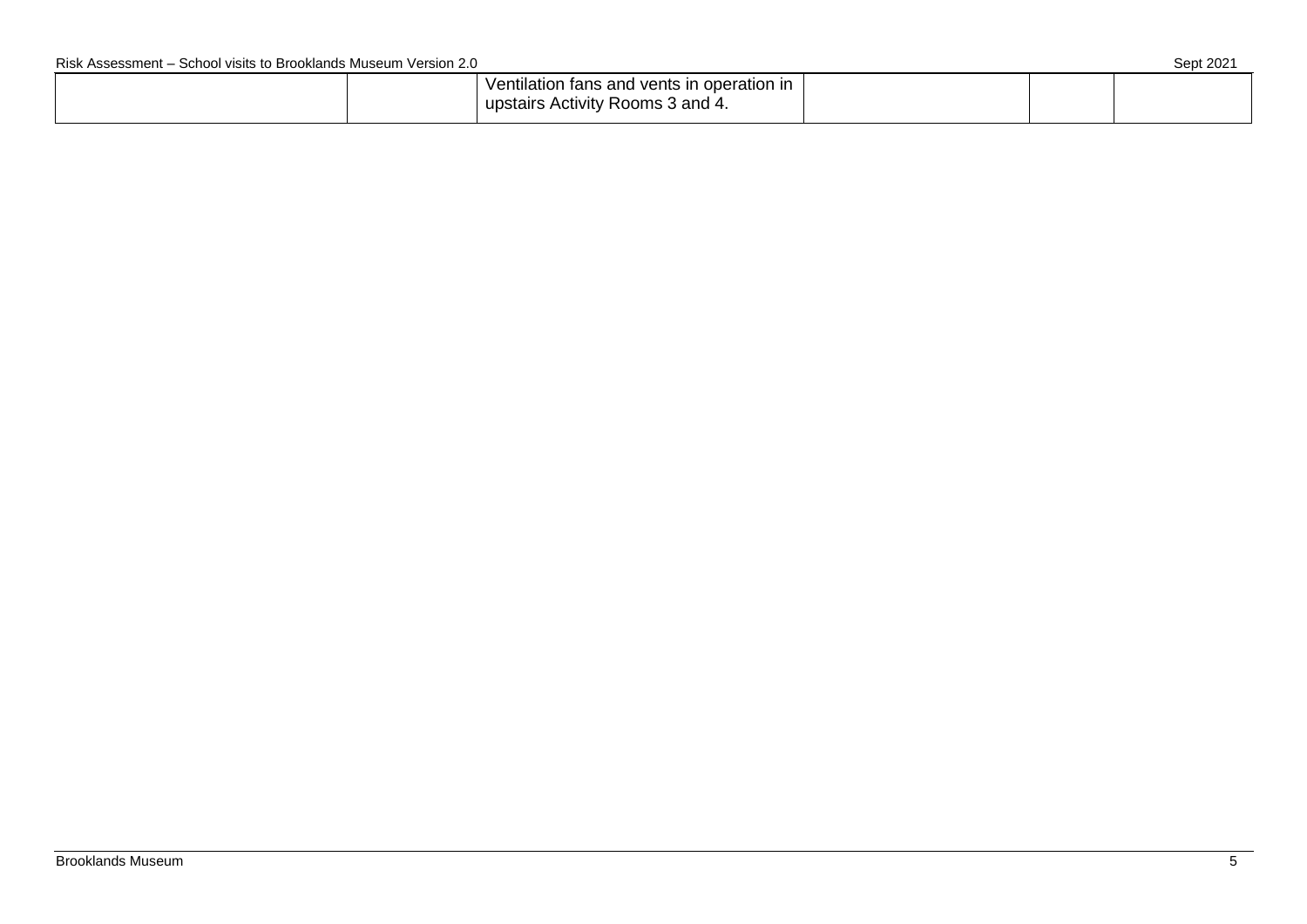| <b>Hazard identified</b>                                                                                                      | <b>Affecting</b><br>who?                                                                                   | <b>Existing control measures</b>                                                                                                                                                                                                                                                                                        | <b>Additional control</b><br>measures                              | <b>Risk</b><br>level | Who will<br>implement<br>controls?                                                                |
|-------------------------------------------------------------------------------------------------------------------------------|------------------------------------------------------------------------------------------------------------|-------------------------------------------------------------------------------------------------------------------------------------------------------------------------------------------------------------------------------------------------------------------------------------------------------------------------|--------------------------------------------------------------------|----------------------|---------------------------------------------------------------------------------------------------|
| Shared toilet facilities and inability<br>to adequately socially distance,<br>leading to possible transmission of<br>COVID-19 | Children<br><b>Teachers</b><br>Adult<br>supervisors<br><b>Brooklands</b><br>Museum staff<br>and volunteers | <b>Hygiene</b><br>Enhanced cleaning and replenishment of<br>toilets at regular intervals throughout the<br>day.<br>Overcrowding<br>Teachers and adult supervisors are advised<br>to take only small groups of children to use<br>the Clubhouse toilets at any one time, to<br>reduce the risk of crowding in corridors. | Continued monitoring to<br>identify if measures need<br>improving. | Medium               | <b>Teachers</b><br>Adult<br>supervisors<br><b>Brooklands</b><br>Museum staff<br>and<br>volunteers |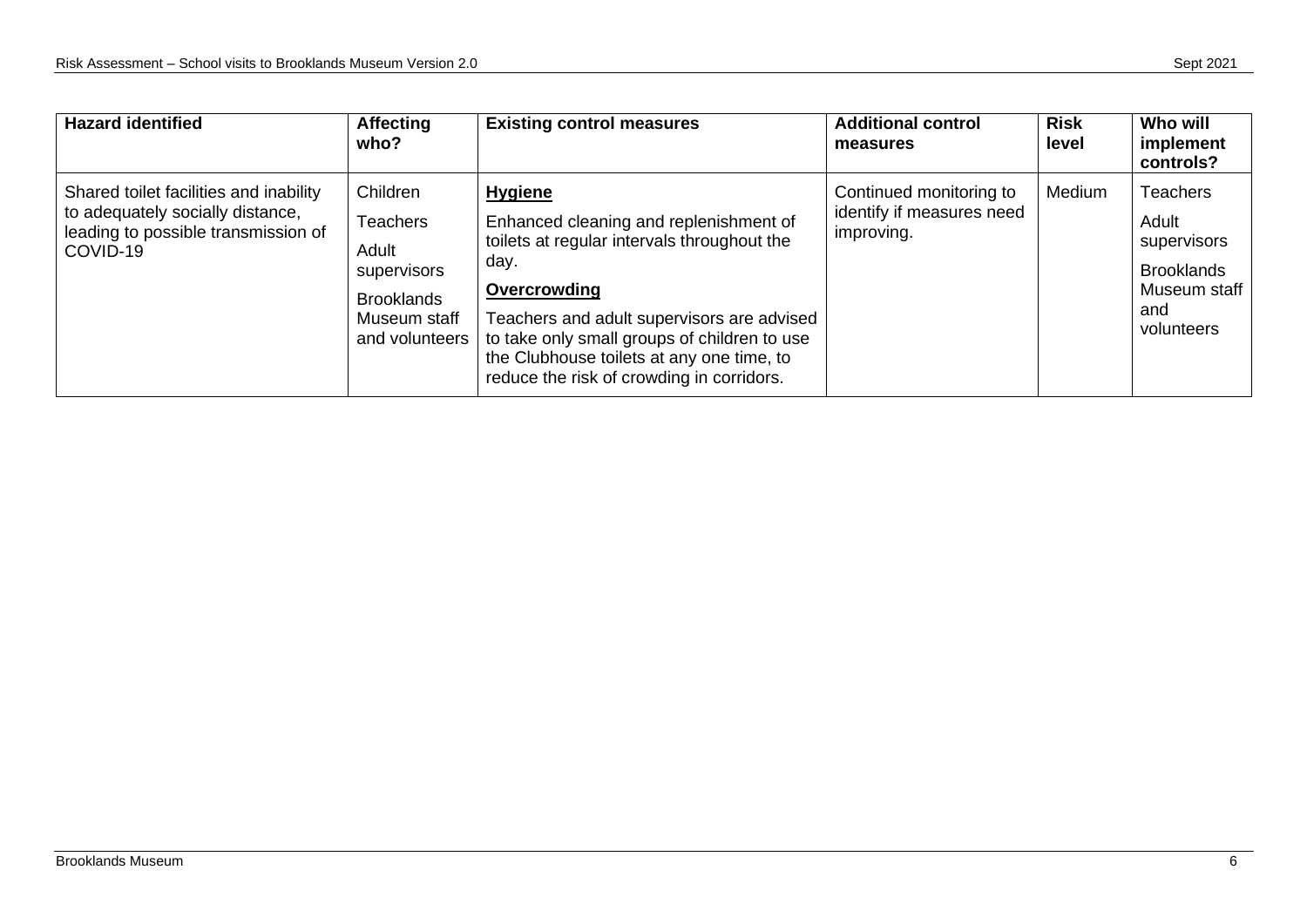| <b>Hazard identified</b>                                                           | <b>Affecting</b><br>who?                                                                                   | <b>Existing control measures</b>                                                                                                                                                                                                        | <b>Additional control</b><br>measures                              | <b>Risk level</b> | Who will<br>implement<br>controls?                     |
|------------------------------------------------------------------------------------|------------------------------------------------------------------------------------------------------------|-----------------------------------------------------------------------------------------------------------------------------------------------------------------------------------------------------------------------------------------|--------------------------------------------------------------------|-------------------|--------------------------------------------------------|
| Touching shared surfaces and<br>exhibition interactives in the Aircraft<br>Factory | Children<br><b>Teachers</b><br>Adult<br>supervisors<br><b>Brooklands</b><br>Museum staff<br>and volunteers | <b>Hygiene</b><br>High contact areas to be wiped down<br>periodically throughout the day.<br>Hand sanitiser to be available for visitor<br>use.<br>Hands, face, space (blue signage) to be<br>visible to encourage complaint behaviour. | Continued monitoring to<br>identify if measures need<br>improving. | Medium            | <b>Brooklands</b><br>Museum staff<br>and<br>volunteers |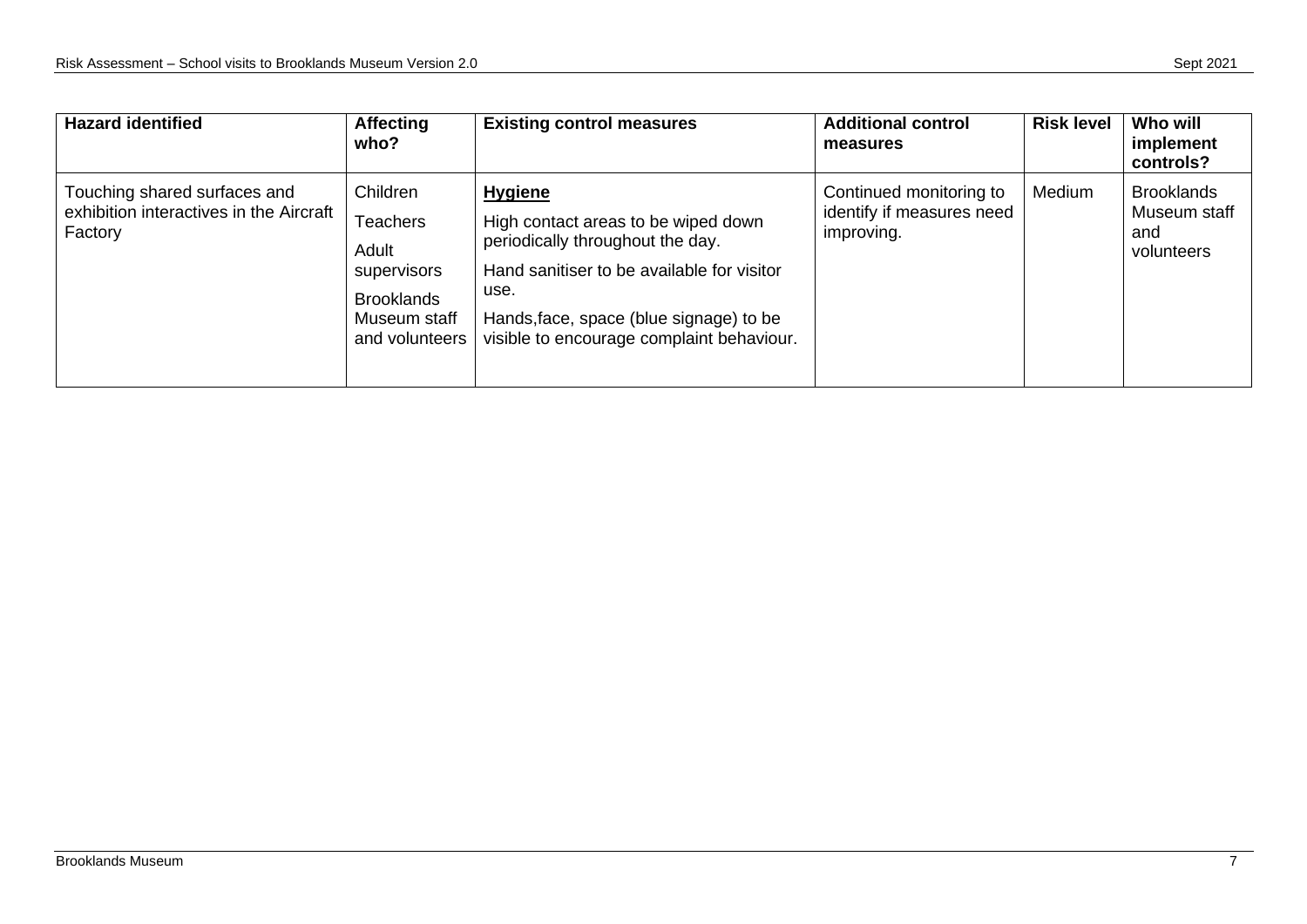| <b>Hazard identified</b>                               | <b>Affecting</b><br>who?                                                                                   | <b>Existing control measures</b>                                                                                                                                                                                           | <b>Additional control</b><br>measures                              | <b>Risk level</b> | Who will<br>implement<br>controls?                     |
|--------------------------------------------------------|------------------------------------------------------------------------------------------------------------|----------------------------------------------------------------------------------------------------------------------------------------------------------------------------------------------------------------------------|--------------------------------------------------------------------|-------------------|--------------------------------------------------------|
| Lack of ventilation during the<br>Concorde Walkthrough | Children<br><b>Teachers</b><br>Adult<br>supervisors<br><b>Brooklands</b><br>Museum staff<br>and volunteers | <b>Ventilation</b><br>One-way systems through aircraft.<br>Doors will be open at either end, to help<br>maintain airflow whilst inside.<br>Entry timing will be staggered, with no<br>more than 15 children in each group. | Continued monitoring to<br>identify if measures need<br>improving. | Medium            | <b>Brooklands</b><br>Museum staff<br>and<br>volunteers |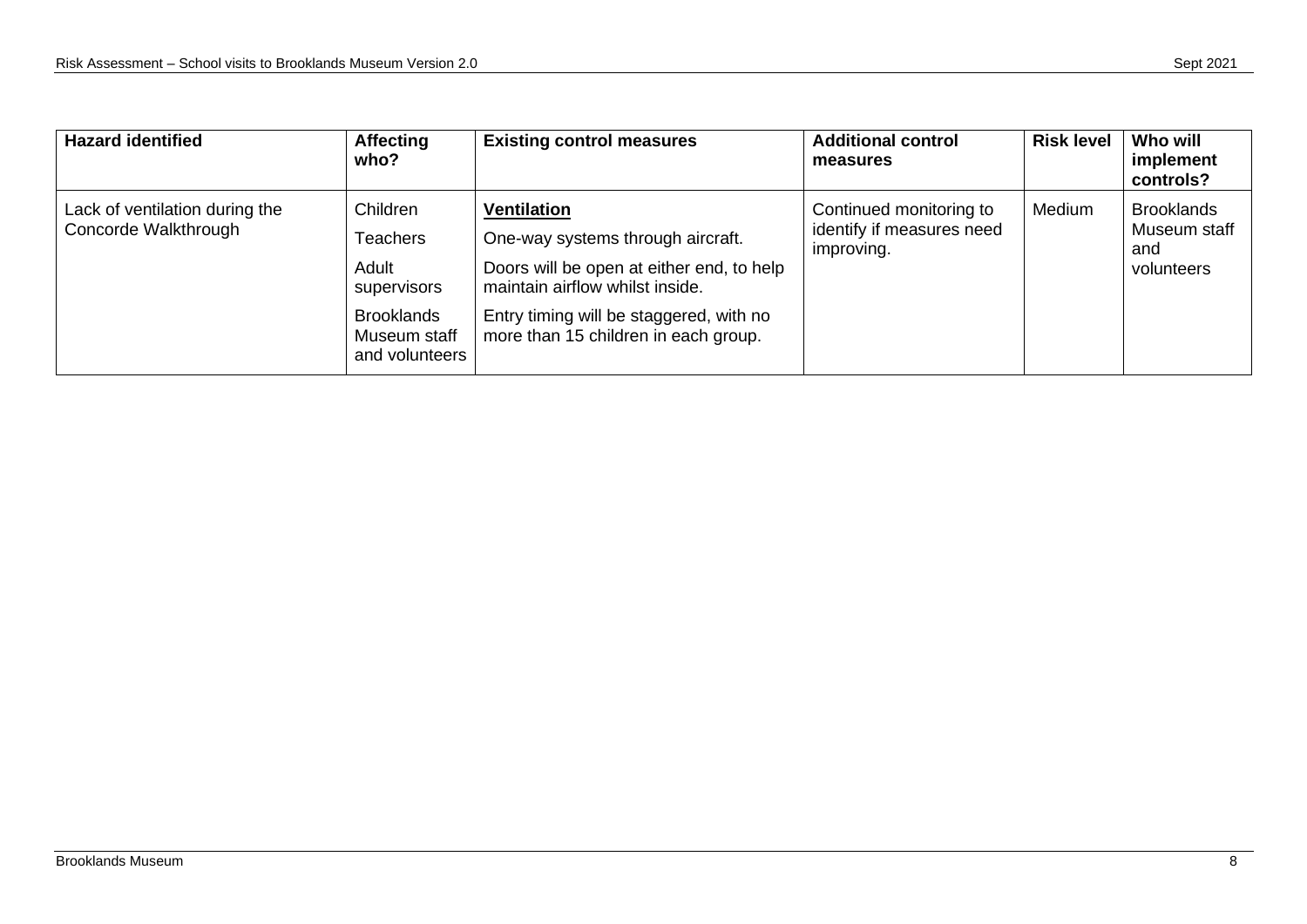| <b>Hazard identified</b>                                                                                                            | <b>Affecting</b><br>who?                                                                                   | <b>Existing control measures</b>                                                                                                                                                                                                                                                                                                                                                                                                                                                                                                                                                                                                                                                                                                                                                                                                                                                                                                                                               | <b>Additional control</b><br>measures                                                                                                                                                                                                                                                                                                  | <b>Risk level</b> | Who will<br>implement<br>controls?                                             |
|-------------------------------------------------------------------------------------------------------------------------------------|------------------------------------------------------------------------------------------------------------|--------------------------------------------------------------------------------------------------------------------------------------------------------------------------------------------------------------------------------------------------------------------------------------------------------------------------------------------------------------------------------------------------------------------------------------------------------------------------------------------------------------------------------------------------------------------------------------------------------------------------------------------------------------------------------------------------------------------------------------------------------------------------------------------------------------------------------------------------------------------------------------------------------------------------------------------------------------------------------|----------------------------------------------------------------------------------------------------------------------------------------------------------------------------------------------------------------------------------------------------------------------------------------------------------------------------------------|-------------------|--------------------------------------------------------------------------------|
| Inabaility to adequately socially<br>distance during guided tours and<br>workshops, leading to possible<br>transmission of COVID-19 | Children<br><b>Teachers</b><br>Adult<br>supervisors<br><b>Brooklands</b><br>Museum staff<br>and volunteers | <b>Hygiene</b><br>High contact areas to be wiped down<br>periodically throughout the day.<br>Hand sanitiser to be available for visitor<br>use.<br>Ventilation<br>Wherever possible, windows and doors<br>will be left open to increase ventilation<br>and fresh air flow. Ventilation fans and<br>air vents in operation in upstairs Activity<br>Rooms 3 and 4.<br>Where able, workshops will be delivered<br>outdoors (weather permitting).<br><b>Social distancing</b><br>Brooklands Museum staff, volunteers,<br>teachers and adult supervisors are to<br>encourage social distancing.<br>Intervention by Workshop Facilitators,<br>teachers and adult supervisors to assist<br>children may be required for craft<br>activities due to the fiddly nature of some<br>tasks. Teachers will be made aware of<br>this upon booking.<br><b>Face Coverings</b><br>Use of face coverings for those aged<br>over 11 encouraged, particularly in<br>indoor areas (unless excempt). | <b>Portable Voice Projector</b><br><b>Volunteer Tour Guides</b><br>and Workshop Facilitators<br>will have the option to use<br>a portable voice projector,<br>to reduce the need to<br>speak loudly (and<br>therefore decrease the<br>chance of aerosol spread).<br>Continued monitoring to<br>identify if measures need<br>improving. | Medium            | Adult<br>supervisors<br><b>Brooklands</b><br>Museum staff<br>and<br>volunteers |